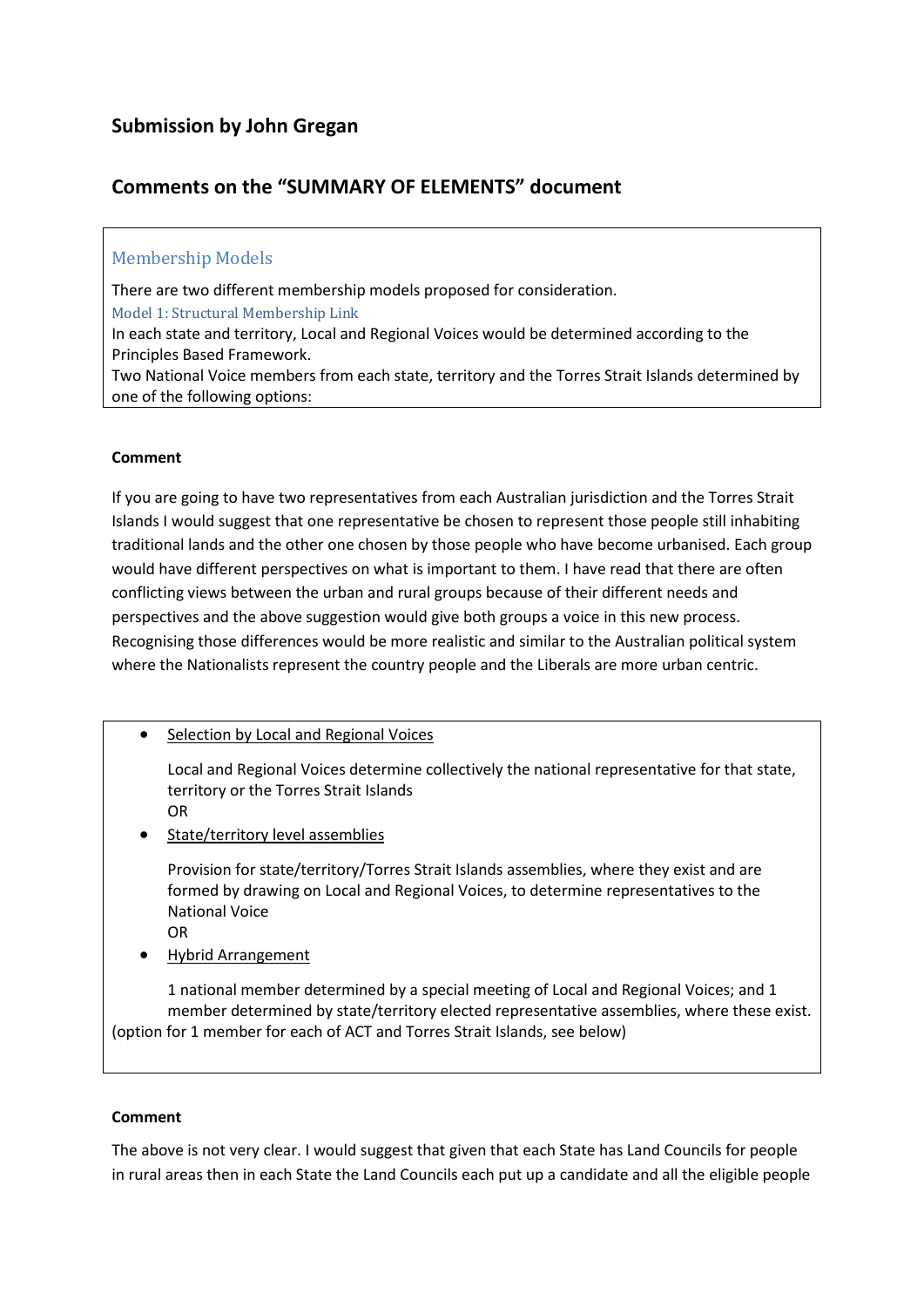within the total various Land Council boundaries vote for the one representative for rural Aboriginal interests for that State.

For the urban area representative I would suggest the formation of cultural clubs along the lines of sporting and other clubs like the RSL in relevant urban areas both in the large metropolitans and country towns host to a large Aboriginal population. Such cultural clubs could have a national secretariat responsible for arranging for the election of a member to the National Voice, to complement the member elected from the Land Councils. Each club could nominate a candidate for election as an urban State representative to be elected by Aboriginal club members.

Whilst I appreciate that Aboriginal and Torres Strait Islander Australians do not want to be seen in the same light as migrants in "multiculturalism" clubs formed by migrant national groups, such clubs may form a template for urban Aboriginal cultural clubs where traditional languages and cultural elements could be promoted and provide a meeting place for individual urban Aborigines no longer physically part of remote communities and their organisations. In Canberra for instance there is the Hellenic Club, the German Club, the Burns (Scots) Club and several others. These provide venues for traditional weddings, feasts, cultural shows, political advocacy etc and at the same time permit access to the clubs by the general public, whilst maintaining ethnic control, presumably through a separate class of membership restricted to their own nationals.

#### Model 2: Direct Election

Two National Voice members from each state, territory and Torres Strait Islands determined by one of the following options:

• Direct election of members to the National Voice.

An election would be held in each state, territory and Torres Strait Islands OR

• Potential to draw from elected state/territory/ Torres Strait Islands -level assemblies, where they exist, to determine representatives to the National Voice, should local Aboriginal and Torres Strait Islander people want this as the preferred method.

(option for 1 member for each of ACT and Torres Strait Islands, see below)

#### **Comment**

As mentioned above, direct election on a State wide basis would ignore the urban/rural separate situations and it would probably not work. I agree with the above option for one member for the ACT. The ACT which has an elected Aboriginal consultative group and no Land Council (as far as I know) could rely on direct election for one member to the national body. I understand that in the case of Torres Strait Islanders the majority identifying as such live on the mainland in urban settings, so that the Land Council(s) on the islands themselves could vote for one member whilst those in urban areas could form a national urban organisation to represent their concerns by their electing one member to the national body which would mean they have two representatives.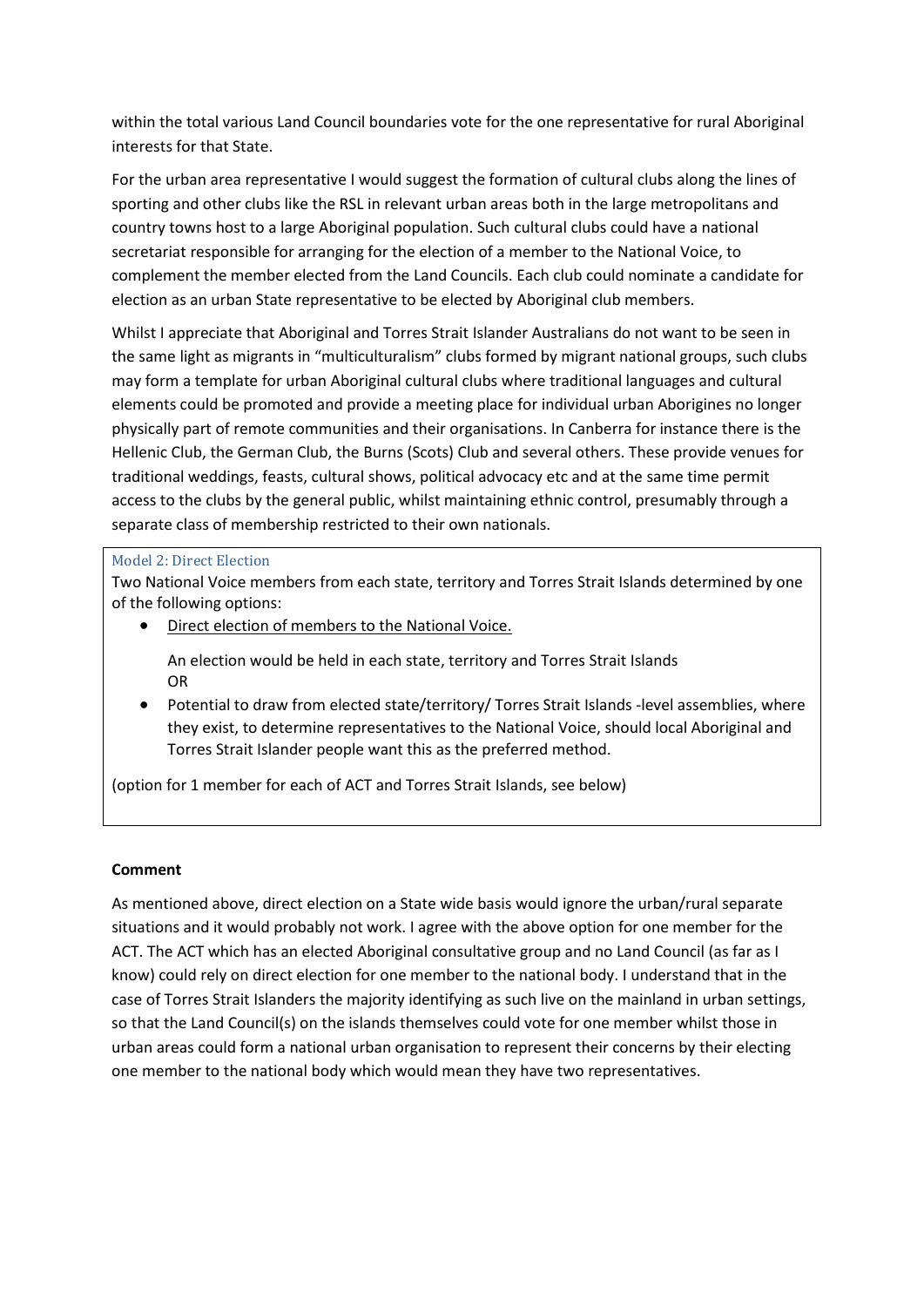## **Options**

The following options would apply to both model 1 and model 2.

Core membership numbers

a. 18 Members

States and NT: 2 members of different gender per jurisdiction ACT and Torres Strait Islands: 2 members of different gender per jurisdiction OR

b. 16 Members

States and NT: 2 members of different gender per jurisdiction ACT and Torres Strait Islands: 1 member per jurisdiction, with rotating gender of members

## Appointment of members

a. Maximum of two appointed members

If it is required, appointment co-considered by the National Voice and the Australian Government. Determined according to specific skills set or representative requirements. OR

b. No appointees

#### Member terms

a. 4 year terms

Staggered terms, with half the membership changed every two years. Limit of two consecutive terms.

OR

b. 3 year terms

Limit of two consecutive terms

Optional independent policy body

a. No separate policy body required

OR

b. Complementary independent Indigenous policy body

Subject matter experts to advise on specific issues. The National Voice, Government or Parliament may refer matters for advice.

Legal form of a National Voice

a. Commonwealth body

Independence guaranteed in legislation OR

b. Private incorporated body

Recognised to perform statutory advice function under special legislation. National Voice members would appoint a CEO.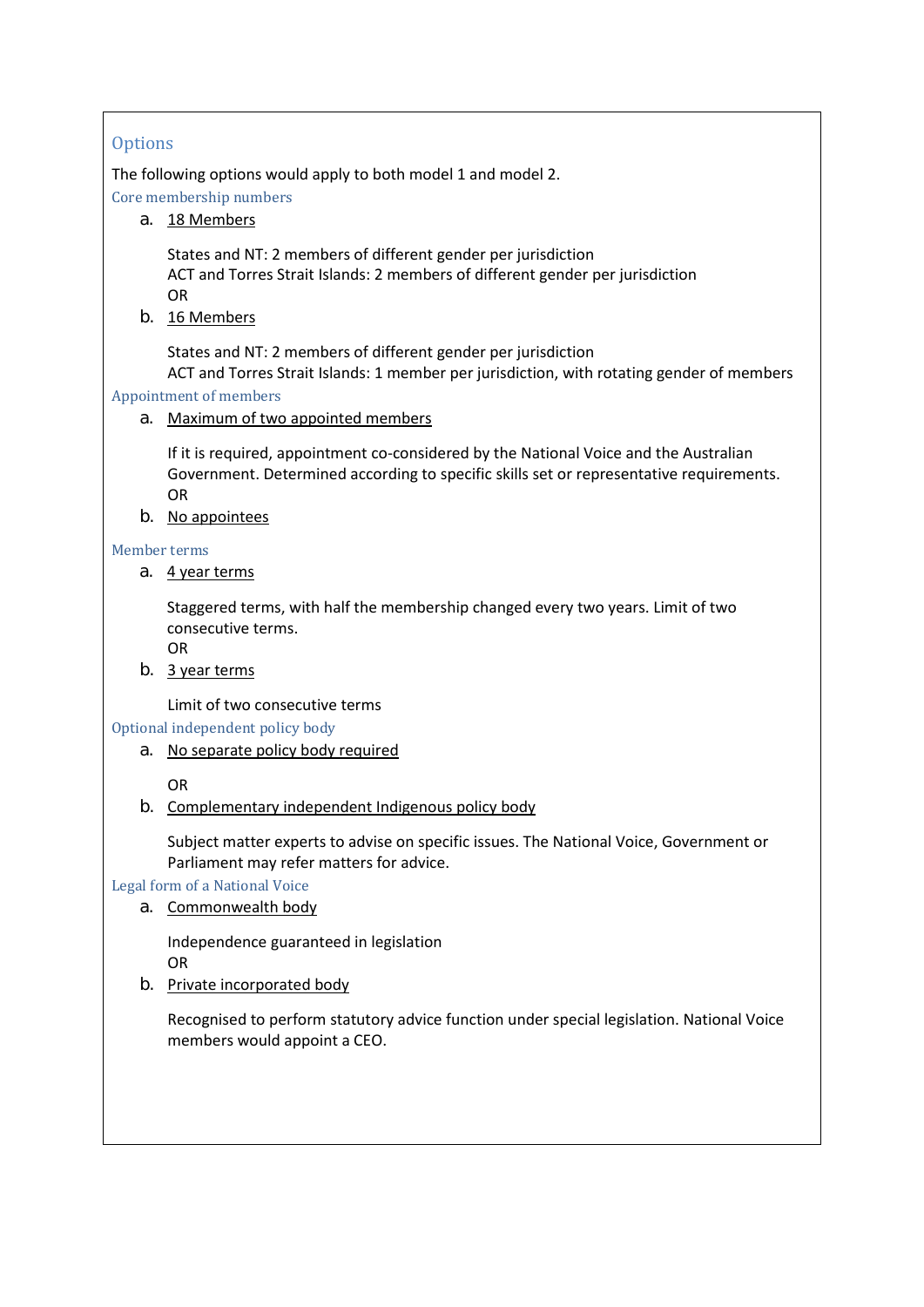#### **Comment**

Qld 2 NSW 2 ACT<sub>1</sub> Vic 2 Tas 2 SA<sub>2</sub> WA<sub>2</sub>  $NT$  2 TSI 2 17

Under the proposal I have put forward above the membership would look as follows:

In relationship to "core membership numbers" and gender, I consider the "b." option preferable, i.e. rotating gender of members. If you went with option "a." and also supported the concept of one member urban/one member rural + two genders (=4 members) you would end up with 4 members per jurisdiction instead of two and that would result in 36 members. If representation was based on gender only and not the rotation model then the ACT would require two members instead of one. Using the word "gender" these days has a wide variety of fluid interpretations and it may be clearer if you were to specify biological male (men) and biological female (women) if you wish to get the traditional concept of male and female representation, despite any criticism from some activist group.

In relation to "**Appointees**" I prefer option "b." No appointees. Having appointees would seem to go against the concept of having a genuine voice from the grassroots who not only want their voices heard but who choose who will represent them. Having "appointees" smacks of paternalistic elitism, something which I understood was not liked by ATSI.

In relations to **Member terms** I think option "b." of 3 year terms with a limit of two consecutive terms is better, because it would give the elected candidate 3 years to get experience in the job and then another 3 years to utilise the new understanding and expertise in carrying out the job even better.

I don't support the creation of **separate policy body**. Instead a range of policy bodies and/or competent individuals could be invited to make policy submissions on relevant issues to be considered by the National Voice members in conjunction with their own policy viewpoints. The danger of a separate policy body is that it could become dominated and "captured" by academics and others with doctrinaire fixed views and could exercise more power and influence than the National Voice itself.

In relation to the legal form of a National Voice I think both options would be suitable but tend to lean towards it being a Commonwealth body. As to "independence guaranteed in legislation" I do not know what that means in real terms and its implications and so can offer no comment.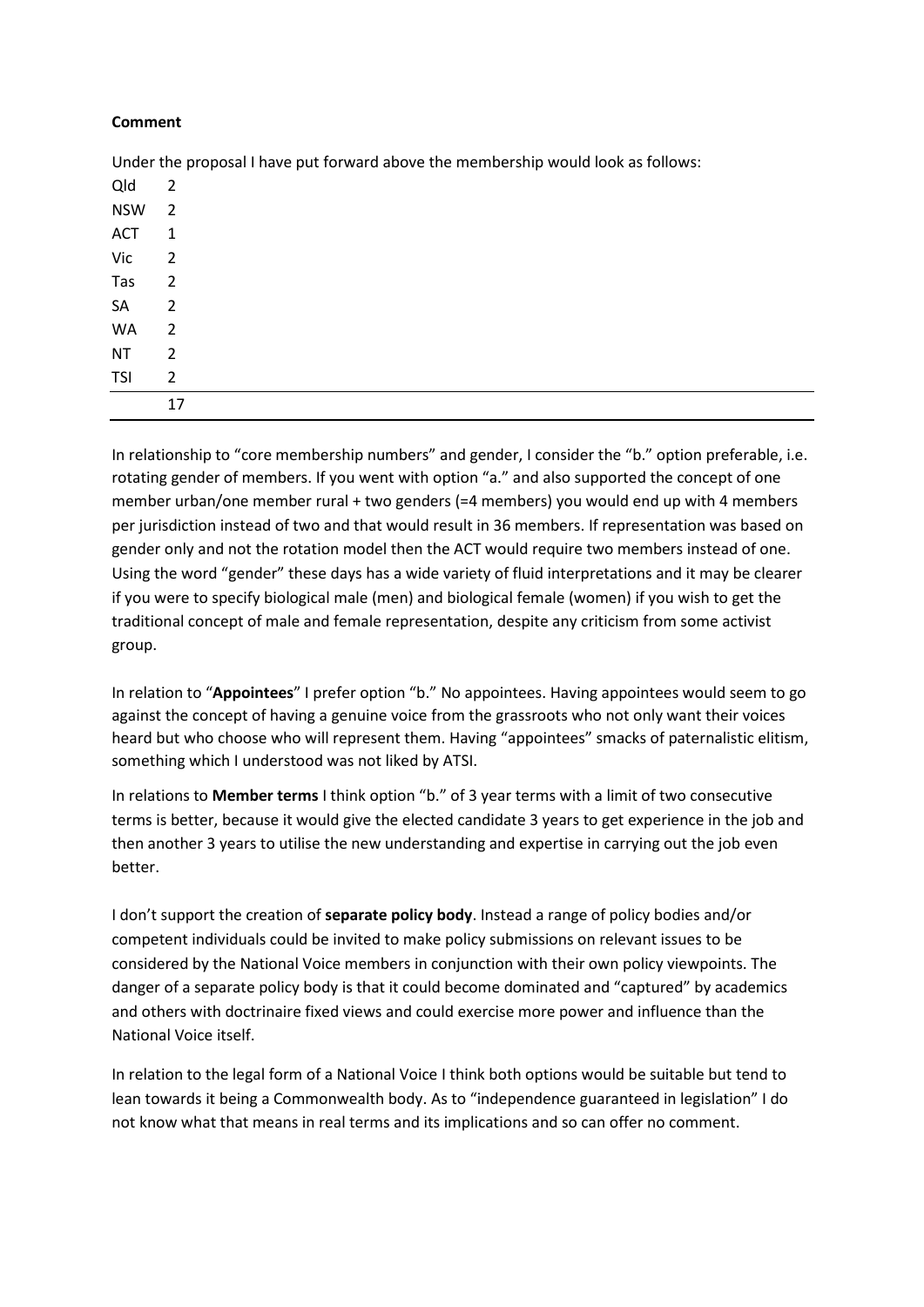## Common elements across models 1 and 2

The following elements are all agreed by the National Co-design Group. Membership

• Membership Boundaries

State/territory boundaries and Torres Strait Islands

• Role

Full time co-chairs of different genders are elected by National Voice members. Part time general members.

• Eligibility

Minimum eligibility requirements set for National Voice members with **Ethics Council** option.

• Member Support

Induction training and ongoing professional development to be offered.

## **Comment**

I agree with the above proposals. However, I do not know anything about an "Ethics Council option". A simpler way would be to ensure that candidates for membership are "fit and proper persons" in the strict legal sense of that expression.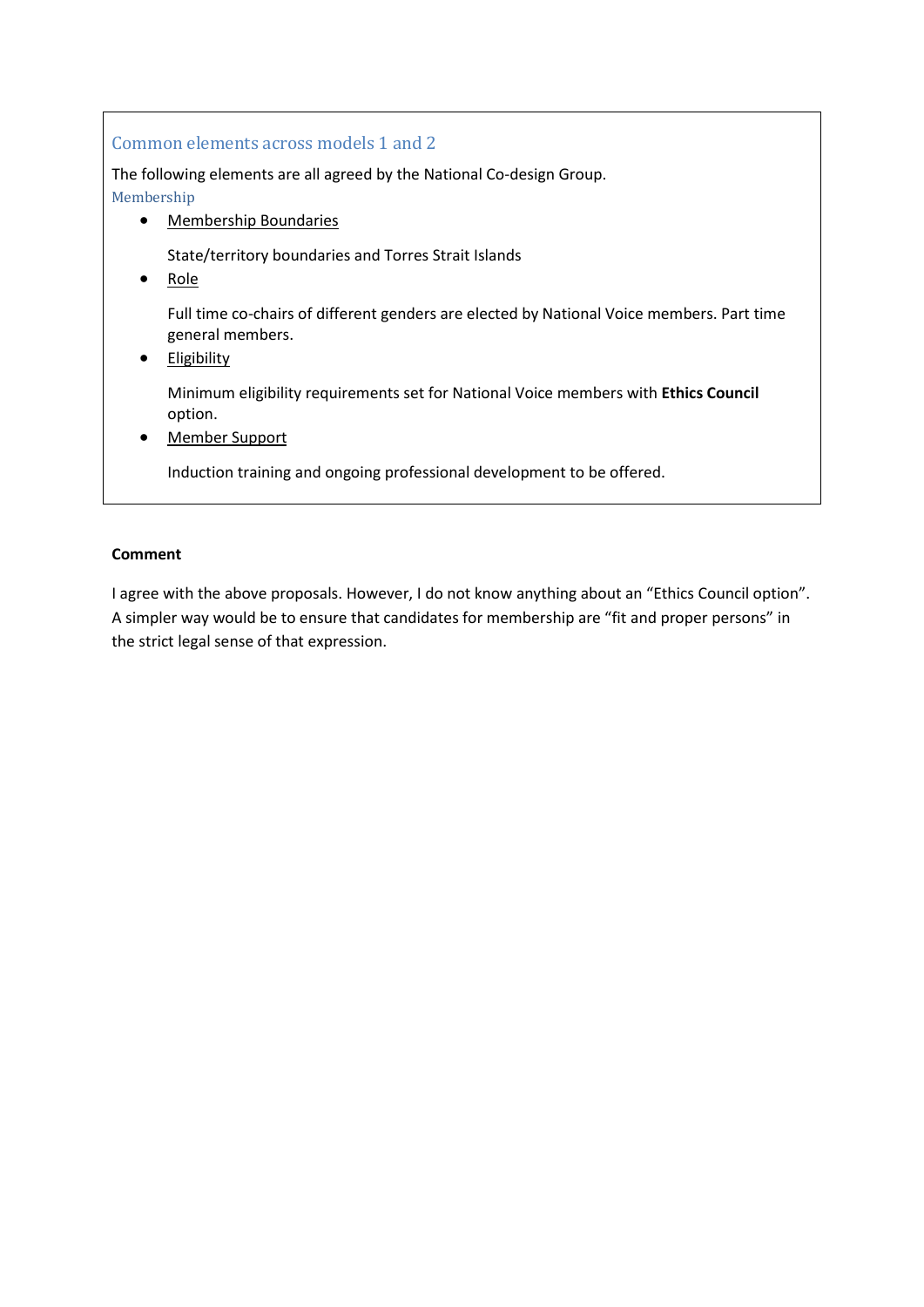#### Functions

• Role

The National Voice will have a right and responsibility on behalf of Aboriginal and Torres Strait Islander Australians to advise Parliament and the Government with regard to any matters of national significance to Aboriginal and Torres Strait Islander Australians.

• Core functions and scope

National Voice to advise Commonwealth Parliament and Government on nationally significant matters of critical importance to the social, spiritual and economic wellbeing, or which has a significant or particular impact on Aboriginal and Torres Strait Islander Australians.

A National Voice would have a proactive, unencumbered scope to advise on priorities and issues as determined by the National Voice.

- Principles of advice
	- o Cannot be required by Parliament or Government to provide advice can be requested to advise.
	- o National Voice will generally issue public advice, with discretion for informal discussion where appropriate.
	- o Issue advice with a clear position, with flexibility to reflect diversity of Aboriginal and Torres Strait Islander views or dissenting views.
	- o Issue periodic statements on the work of the National Voice.
	- o Two-way interaction between the National Voice and the Parliament and Government. The National Voice may ask for advice and information.
- Local and Regional Advice Linkage Mechanism

Advice link between the levels of an Indigenous Voice National Voice will:

- o Engage with Local and Regional Voices, and state assemblies where they exist, for community input into policy development.
- o Provide feedback to local and regional on how advice has been used.

Local and Regional Voices will advise on:

- o Systemic issues associated with national policies and programs
- o Local and regional input and advice on national policies and programs.
- o Matters of national importance.

#### **Comment**

Role: I agree with the basic role but it should not be exclusive, so that individual Aboriginal and Torres Strait Islander Australians can make their views known to Parliament and the Government, just as other Australians can, in relation to matters affecting them as citizens.

Core functions and scope: I agree with the statement "National Voice to advise Commonwealth Parliament and Government on nationally significant matters of critical importance to the social, spiritual and economic wellbeing, or which has a significant or particular impact on Aboriginal and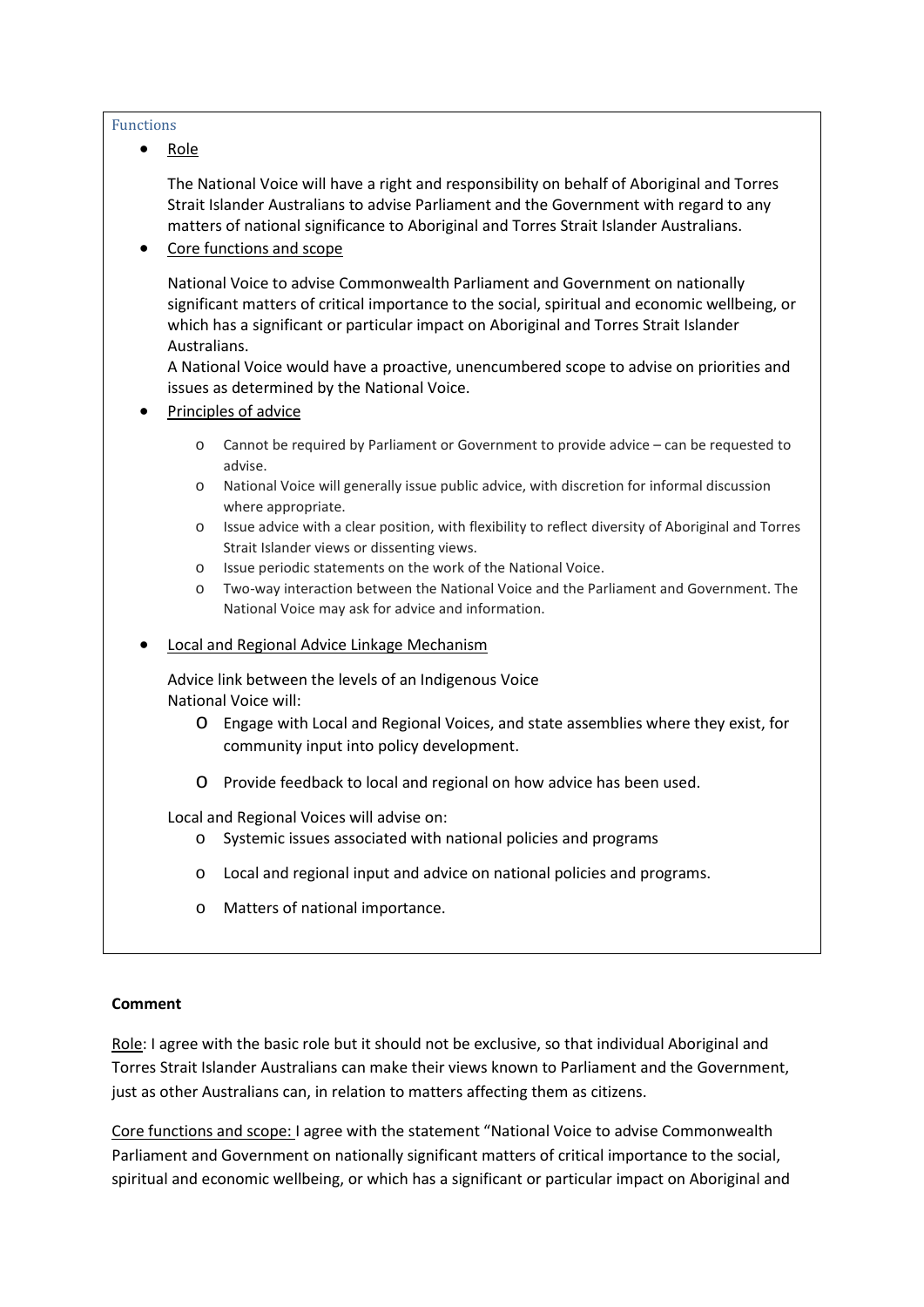Torres Strait Islander Australians. " It should also apply to State and Territory governments as well, given that States have the constitutional heads of power over education and health for example, both of which are important areas of concern and a focus for Aboriginal and Torres Strait Islander Australians. One sees these days a lot of ignorant media criticism directed at the Commonwealth on issues which are the prime responsibility of the States.

Principles of advice: The subtle distinction implicit in the first point - "Cannot be required by Parliament or Government to provide advice – can be requested to advise. " - is lost on me. It looks like that the Government can request to be advised, implying that the advice provided has to be accepted by the government without question. This would seem to clash with the last dot point, viz: "Two-way interaction between the National Voice and the Parliament and Government. The National Voice may ask for advice and information." It is hardly a two-way interaction if the National Voice can "ask for advice and information" whilst the Parliament or Government is unable to ask the same of the National Voice. Under no circumstances should Parliament and the Government be compelled to accept the advice.

Dot items 3 and 4 are straightforward but dot item 2 - "National Voice will generally issue public advice, with discretion for informal discussion where appropriate". – seems unusual. If the National Voice is created by Parliament I would have thought that it would be subject to the same rules as similarly created entities, and that any initial advice should in the first instance be provided to Parliament or the Commonwealth for discussion and assessment internally and then the outcome be made public. If it is not done that way and the National Voice could go to the media prior to discussions with the Government, it could be seen as politicising the process.

Local and Regional Advice Linkage Mechanism: The proposals in this section are reasonable and I can see no issue with them.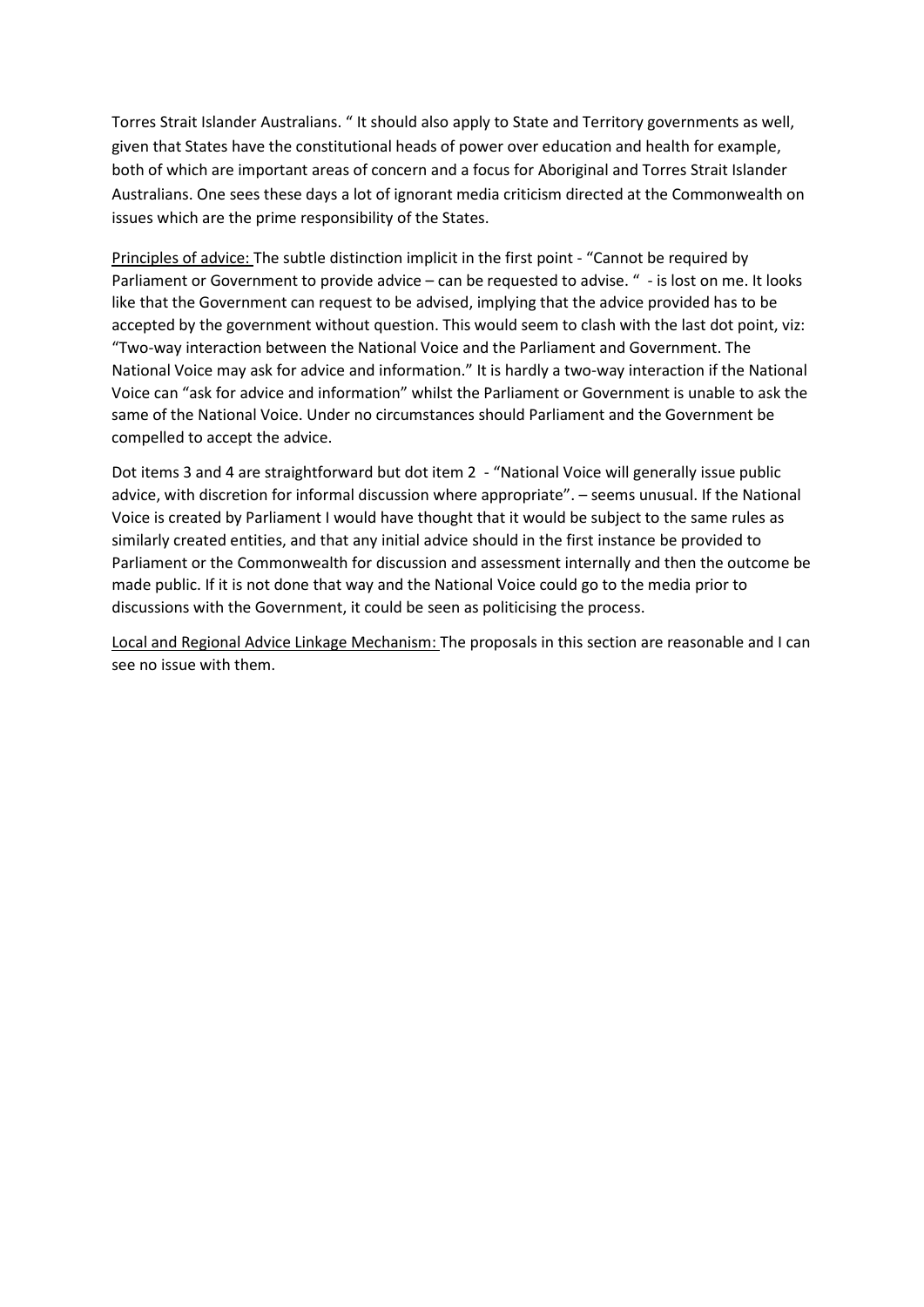#### Parliament and the Australian Government

Parliament and the Australian Government obliged to consult the National Voice on a narrow range of proposed laws which are exclusive to Aboriginal and Torres Strait Islander people and would be expected to consult on a broader component.

Parliament and the Australian Government to engage as early as possible in development of policy and laws.

The obligation would be non-justiciable, nor affect the validity of any laws.

Three transparency mechanisms would apply:

• Tabling

Advice must be tabled on issues that have been referred to the National Voice. Informal advice is not tabled.

• Parliamentary Committee

Establish a new parliamentary committee to examine engagement and consideration of advice.

• Statement on Bills

Statement of consultation provided with Bills, addressing engagement with a National Voice.

#### **Comment**

In a democracy such as ours you can't **oblige** "Parliament and the Australian Government …. to consult the National Voice.. " That can happen in a totalitarian system like previously in Iraq under Saddam Hussein or currently in Syria where a minority group controls the legislature. Whilst acknowledging that the above is a summary of the proposal it would have been useful to know exactly what constitutes examples of a "narrow range of proposed laws which are exclusive to Aboriginal and Torres Strait Islander people … " I note here that the expression - "Aboriginal and Torres Strait Islander Australians" - that appeared earlier in the text has now become "Aboriginal and Torres Strait Islander people". The latter expression is derived from a North American construct from about 2010 and it may not be appropriate for a unified Australian polity, whereas the earlier one appears quite acceptable.

Similarly, I do not think it appropriate in our democracy that Parliament and the Australian Government should be obliged "to engage as early as possible in development of policy and laws" and that "the obligation would be non-justiciable, nor affect the validity of any laws." – particularly given that the reader of this document is given no examples of any policies or proposed laws.

In relation to the three transparency mechanisms which would apply to the process the following comments are made:

Tabling: "Advice must be tabled on issues that have been referred to the National Voice. Informal advice is not tabled." This is unclear. I presume the advice is tabled in Parliament and that the advice had been requested by Parliament or the advice has been given to Parliament (without Parliament's request) following issues being referred to the National Voice by its constituents – I presume both types of referral are covered by this mechanism.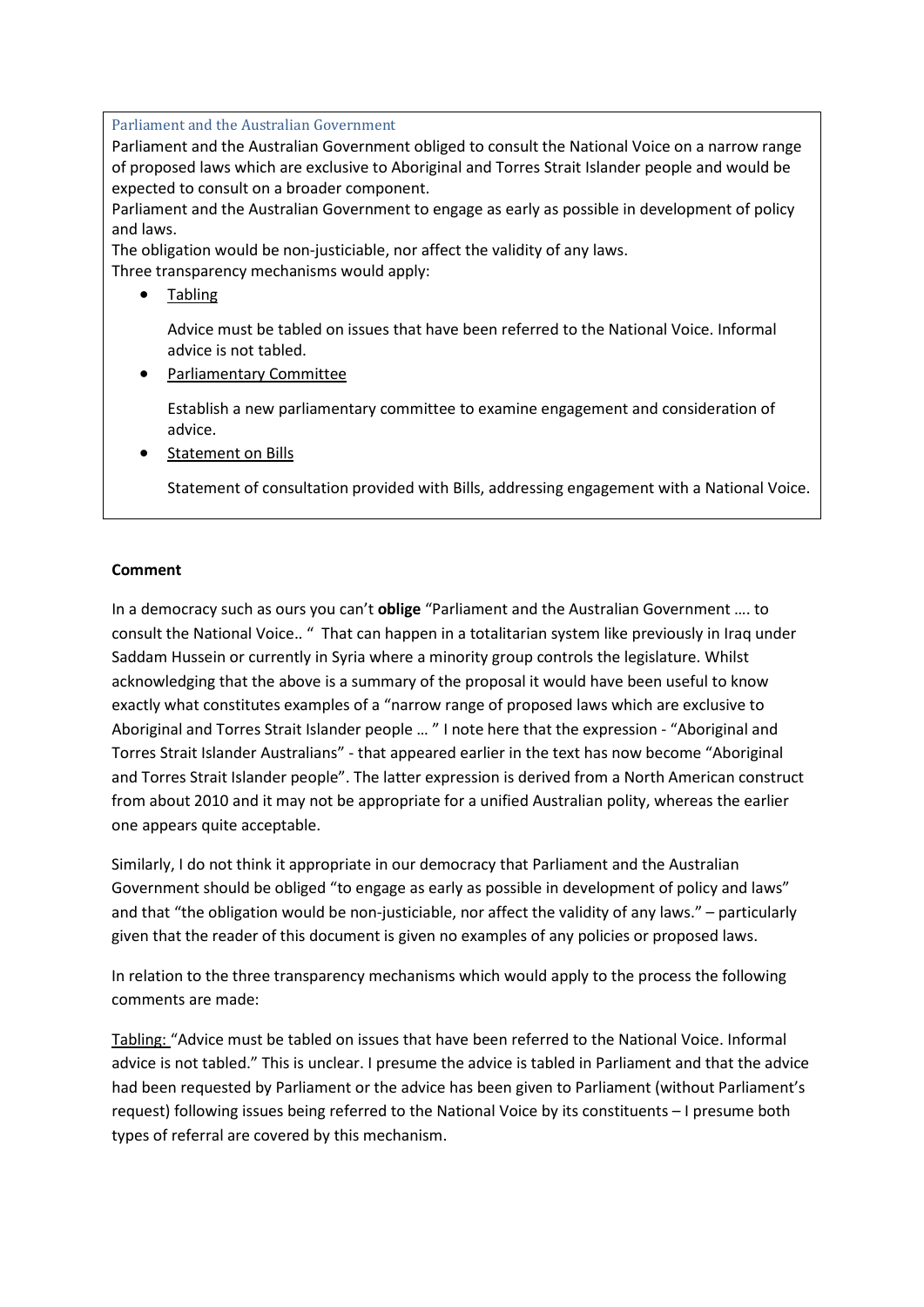Parliamentary Committee: It would seem inappropriate that the National Voice would proffer its advice to a Parliamentary committee, often full of people hostile to the Government, rather than to the Government of the day. After all, they are the ones who make the decision and would have in place a Minister whose role it was to deal with issues relevant to Aboriginal and Torres Strait Islander Australians. Such a proposed process, involving a Parliamentary committee, would only delay any action on issues requiring attention.

Statement on Bills: I see no problem with this proposal, provided the Bills are concerned only with the narrow range of issues affecting only Aboriginal and Torres Strait Islander Australians and not other Australians.

## Policy and Expert Input

Panel of Experts

A panel of qualified people and experts for the National Voice to draw upon as required and constitute to undertake a specific inquiry or task.

• National Voice Committees

The National Voice has the power to establish committees to support the National Voice in considering policy matters or perspectives. Committees provide the opportunity to bring in external views and expertise.

• Youth and Disability Advisory Groups

Permanent standing committees specified in establishing legislation comprised of non-National Voice members.

• Engagement with Stakeholders

Central principle of not replacing or undermining existing bodies and structures. The Parliament and Government is expected to continue engaging with stakeholders, and the National Voice will not be a gatekeeper.

The National Voice would engage with peak bodies and other subject matter expert organisations. This role is intended to both ensure the advice from the National Voice is well informed and developed, and draws on the partnerships with key stakeholders, as well as amplify the advice of key Aboriginal and Torres Strait Islander stakeholders and experts.

## **Comment**

Panel of Experts: Such a panel should be convened on an ad-hoc short term basis for a specific issue, rather than a standing committee with a fixed membership, to enable flexibility in address a wide range of issues.

National Voice Committees: Such committees should be comprised only of members of the National Voice and not outsiders, in much the same way as Parliamentary committees are comprised of elected MPs or Senators. Such National Voice committees would still have the ability and opportunity to access external views and expertise in much the same way as Parliamentary committees.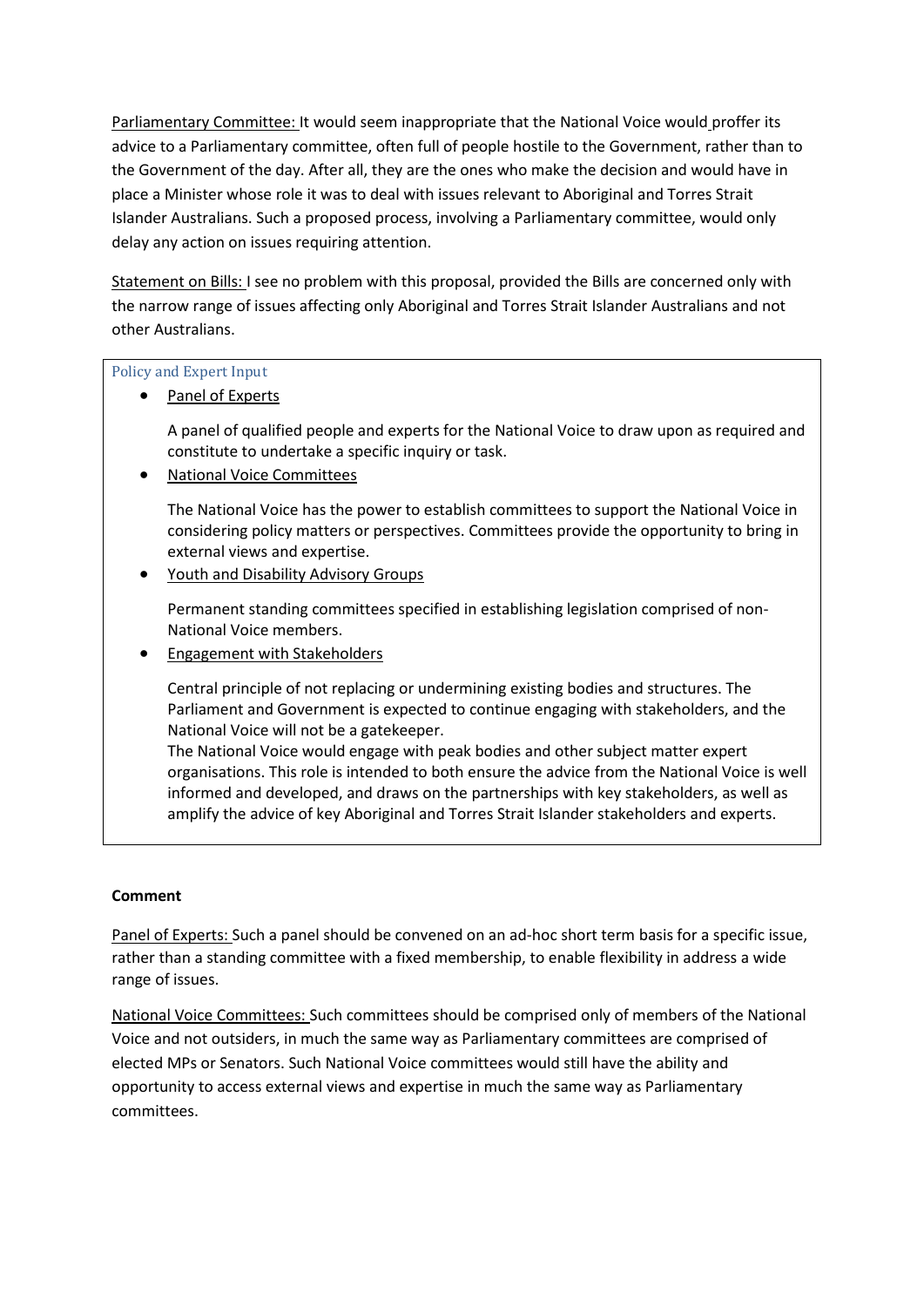Youth and Disability Advisory Groups: External groups of non-National Voice members established in legislation? If the National Voice is established in legislation with the ability to consult widely with external expertise, there is no need for such groups to be also legislated.

Engagement with Stakeholders: This seems to be a reasonable provision and is already covered by the Panel of Experts and National Voice Committees, previously discussed.

## Not included

The National Voice:

- **Will not deliver Government programs**
- Will **not** provide mediation or facilitation between Aboriginal and Torres Strait Islander organisations
- Will **not** be a clearing house for research
- Will **not** be an escalation point for the local and regional operational issues, nor provide mediation or facilitation between government and Local and Regional Voices on specific issues
- Will **not** replace existing bodies or structures
- Will **not** undertake program evaluations, but could identify matters where evaluation may be needed or how evaluations could be more effective

## **Comment**

The above proposals are all sensible and allow the National Voice to maintain its focus on its core function. I would suggest an additional proposal, as follows:

• Will **not** allow itself to be unduly influenced or controlled by non- Aboriginal and Torres Strait Islander Australian persons or organisations.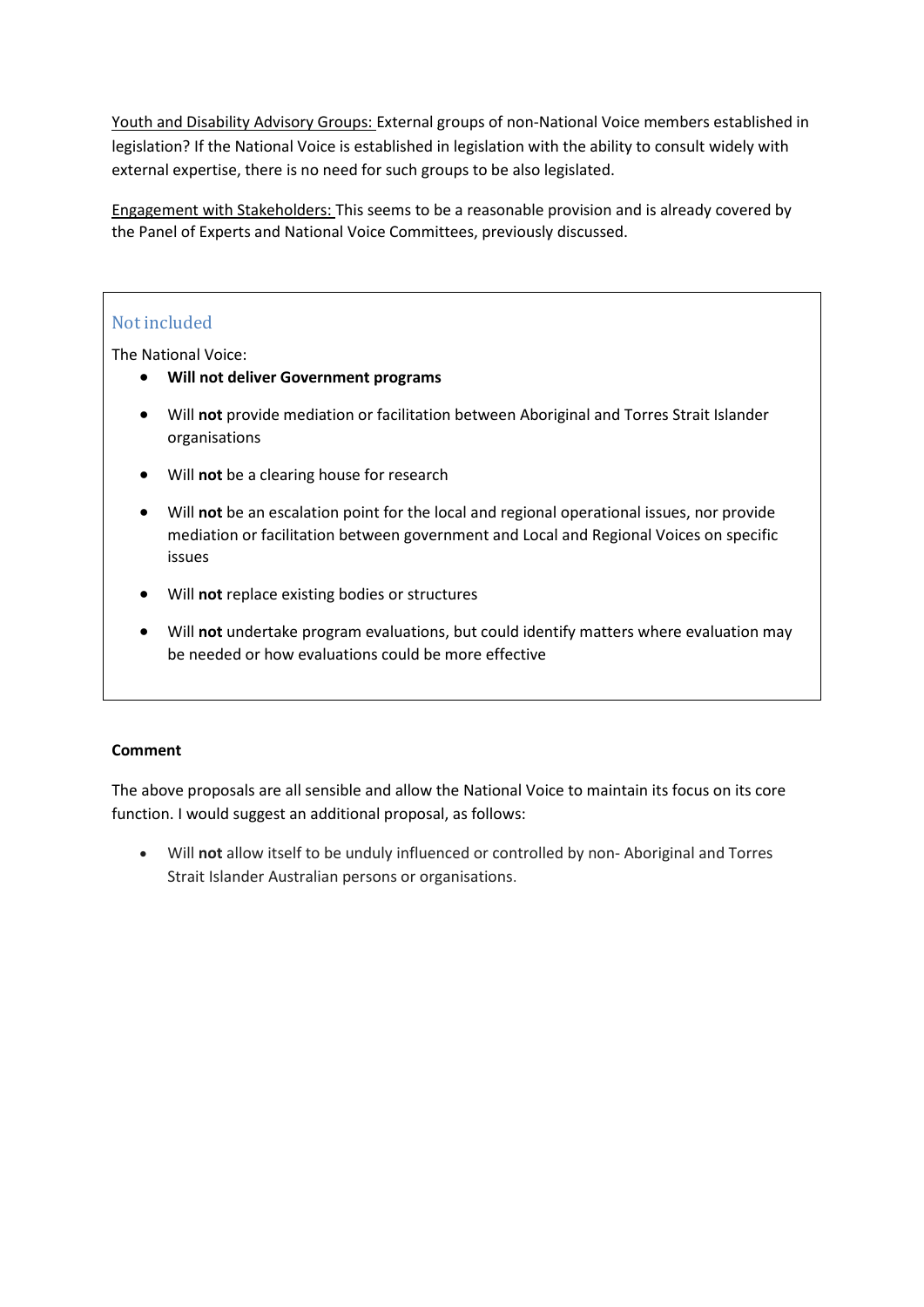## **Comments on the "PROPOSAL EXPLAINER : National Voice advice to the Australian Parliament and Government" document**

#### **What matters would be covered by the obligation and expectation?**

The success of the proposed National Voice would depend on its relationship with the Australian Parliament and Government. This can't be manufactured by setting prescriptive requirements. However, formal requirements play a role, including providing clarity to the Australian Parliament and Government, and raising the standing of the proposed National Voice.

#### **Comment**

First the reader is told that the "Australian Parliament and Government would be *obliged* to ask for advice on a very narrow range of proposed laws that are exclusively relate (sic) to Aboriginal and Torres Strait Islander Australians" without any examples of the narrow range. Then we are told that the "Australian Parliament and Government would be *expected* to ask for advice on a broader range of issues that are important to Aboriginal and Torres Strait Islander Australians". Some commentators have already said that just about all Commonwealth legislation, including that which would cover all citizens, irrespective of their race, would come under these two proposed requirements and Parliament would get bogged down as a result. I agree with that opinion and believe for all intents and purposes that to activist lawyers, politicians and journalists the words *obliged* and *expected* have the same effect. Hence I would suggest that the mandated "*expected"*  requirement be deleted. If the National Voice wanted to comment on a piece universal type proposed legislation then they could do so like any other interested body but that should not result in delaying such legislation. The National Voice, as I understand, is an advisory body, not a legislative body.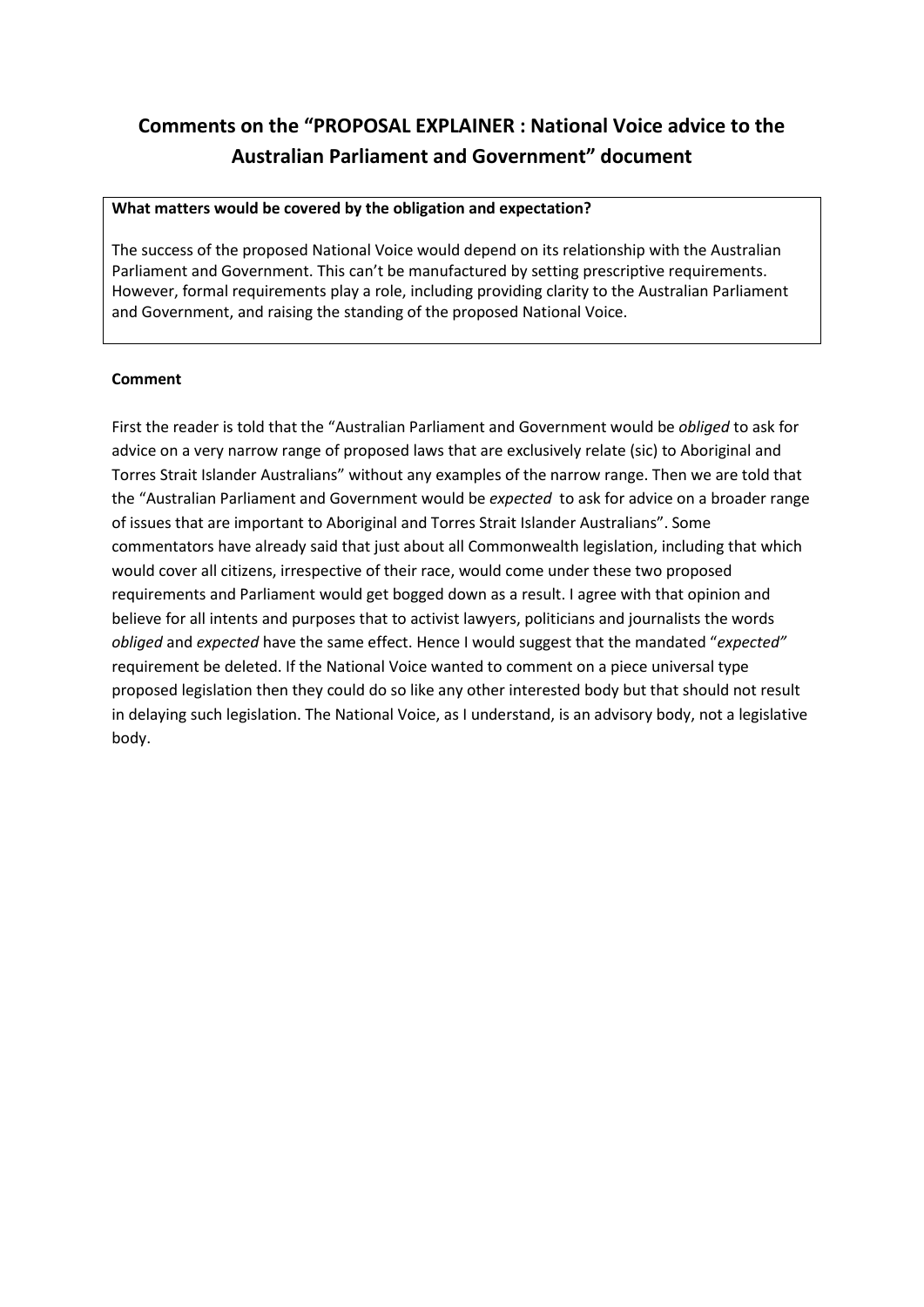What would be covered by the *obligation*?

The proposed obligation on the Australian Parliament and Government to consult would cover a very narrow range of proposed laws which exclusively relate to Aboriginal and Torres Strait Islander Australians. It is only fair that Aboriginal and Torres Strait Islander people are consulted on matters which the Parliament has an ability to make laws that exclusively impact them.

The exact definition of this is still being developed. Some of the ideas that have been put forward include:

- Proposed laws which rely on section 51(xxvi) of the Constitution, which allows Parliament to make special laws for certain 'races'. This power is mainly used to make laws applying to Aboriginal and Torres Islander Australians.
- Laws which are "special measures" under the *Racial Discrimination Act 1975*. Special measures are laws which treat a group of people differently, and which are made for the benefit of that group.

#### **Comment**

Whether the proposed legislation for the National Voice is based on either option above (s.51(xxvi) or the *Racial Discrimination Act 1975* there needs to be an "sunset clause" built in, for say, nine or twelve years after which the legislation and the success or otherwise of its aims can be assessed and a decision made as to whether it needs to be re-enacted or not.

I would prefer the basis to be the "special measures" under the *Racial Discrimination Act 1975,* although I do not know the section in our Constitution that underpins that legislation. When we had the Referendum in 1967 that removed the clause "other than the aboriginal race in any State" from s.51(xxvi) it was the time when South Africa was exhibiting the gross injustices inherent in racebased legislation and many of us felt that this section (s.51(xxvi))was an overhang from our colonial past and should be deleted in its entirety. We were then told that it needed to be retained in the new form because the States also had the power to pass laws specifically dealing with Aborigines and that the Commonwealth needed to have a similar specific power so that, if the a State were to enact unacceptable and/or discriminatory legislation against Aborigines, the Commonwealth could override and invalidate such State legislation using its power set out in s.109 of the Constitution and use the new s.51(xxvi) to make positive laws. The other issue was the counting of Aborigines in the Census. So it was a dilemma for many voters who did not want Australia to be "racist" but we wanted the Aborigines to be full citizens and counted in the census and so voted "Yes".

The Afrikaner "experiment" in South Africa showed that race based legislation creates disunity and violence in a modern nation state and showed that what counts is a common citizenship and allegiance to the nation state, with all citizens being equal under the law. A similar form of legislative separatism was found in the original negotiated Constitution used in post-Independence Zimbabwe where there were "reserved seats" in Parliament for "European whites". They ticked all the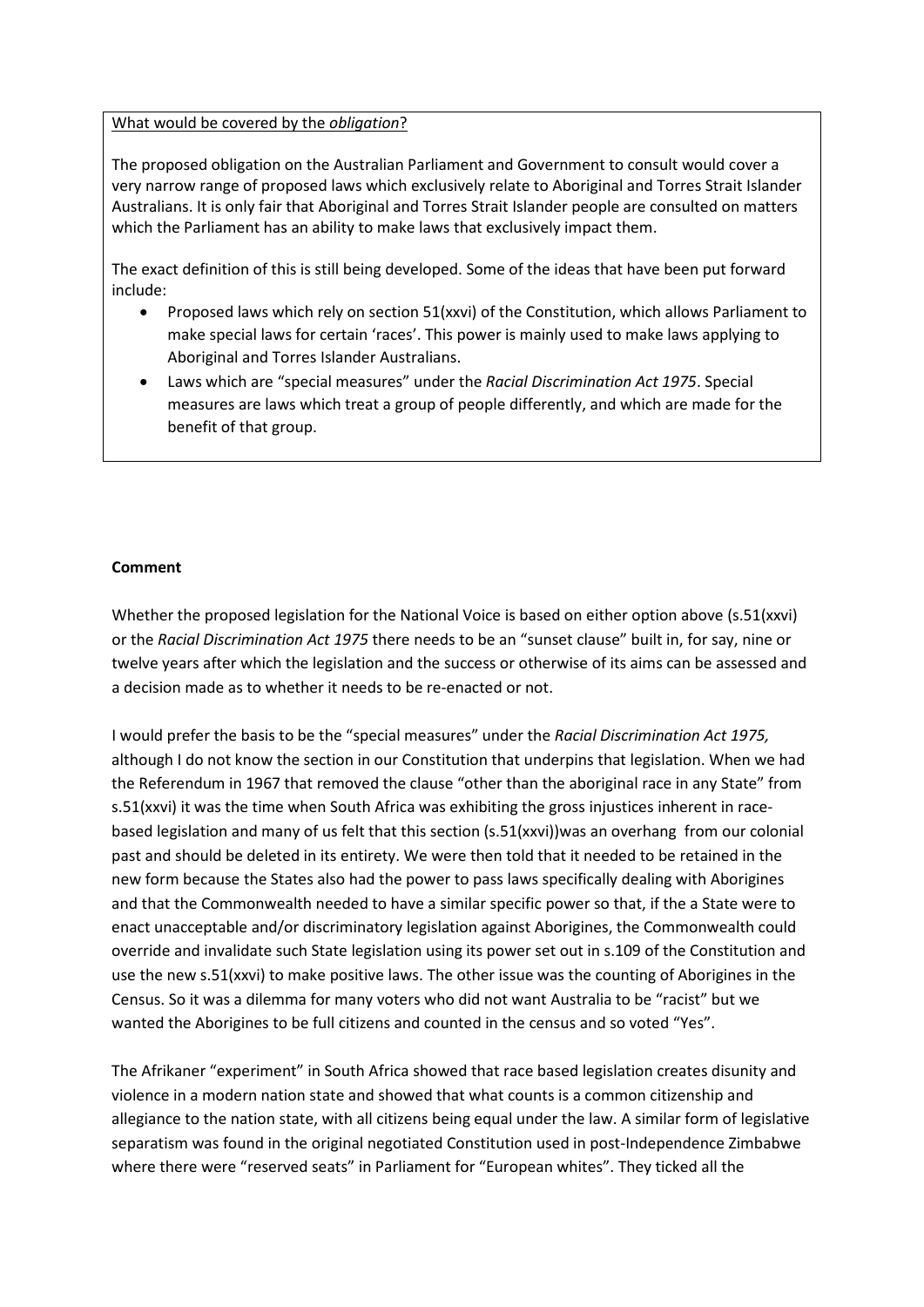separatist boxes, including – belonging to a different culture which differed from the majority African culture, etc. This justification was not tenable as the majority of Africans had been gone through the same modern education system as had the whites and had embraced democracy and the nation state model. Not long into the new Zimbabwe these reserved seats were abolished as being incompatible with democracy in a modern nation state and "one man, one vote" was the unifying motto at the time as well as the adoption of English as the official (and unifying) language. Zambia, like many newly African independent nations, had English as its official language and the national motto was "One Zambia, One Nation" which emphasised the desire for unity by the four or five major ethnic and different language groups that had been amalgamated with the British colonial boundaries. Before being colonised by the British in the late 19<sup>th</sup> century, large swathes of what is now modern Zambia had been colonised by the Zulus from South Africa and so when the British left the fear was that old historical hatreds between the various ethic groups that had been suppressed by so called Pax Britannica would re-emerge and destroy the unity of the new modern country. This would only happen if people wallowed in the past and did not move on to a better joint future and put the past behind them. I was working in Zambia at much of the time these changes were taking pace in southern Africa and I asked some Zambian colleagues whether they would ever split the country back into the different countries based on the traditional boundaries of the various ethnic groups. They said no, because what they inherited was a modern nation state with one economy and if they tried to break up the country into its precolonial parts it was cause wars because the whole country was often dependent on another part of the country to generate income that was then used for the benefit of the whole country. They cited the example of Katanga in the Congo. After Independence Katanga tried to secede from the rest of the country. The copper-rich Katanga with its highly developed mining sector was funding the development of infrastructure etc in other parts of the country which were still in the early stage s of economic development and the secession attempt was violently opposed and eventually quashed and unity was restored.

As a result of the above experience I would suggest that if, at the end of nine or twelve years of activities by the National Voice, the Commonwealth and the States and Territories, the goals for the betterment of Aboriginal and Torres Strait Islander Australians had been attained then there should be a referendum to delete s.51(xxvi) and the States and the States should remove from their Constitutions any power to regulate the lives of Aboriginal and Torres Strait Islander Australians, separate from other Australians. I know that the Land Rights legislation is underpinned by s.51(xxvi) and to preserve that after s.51(xxvi) is removed there may be another part of the Constitution which could underpin Land Rights. Alternatively, if that is not possible, then s.51(xxvi) could be replaced by a clause allowing the Commonwealth to specify various forms of land tenure, including "Native Title".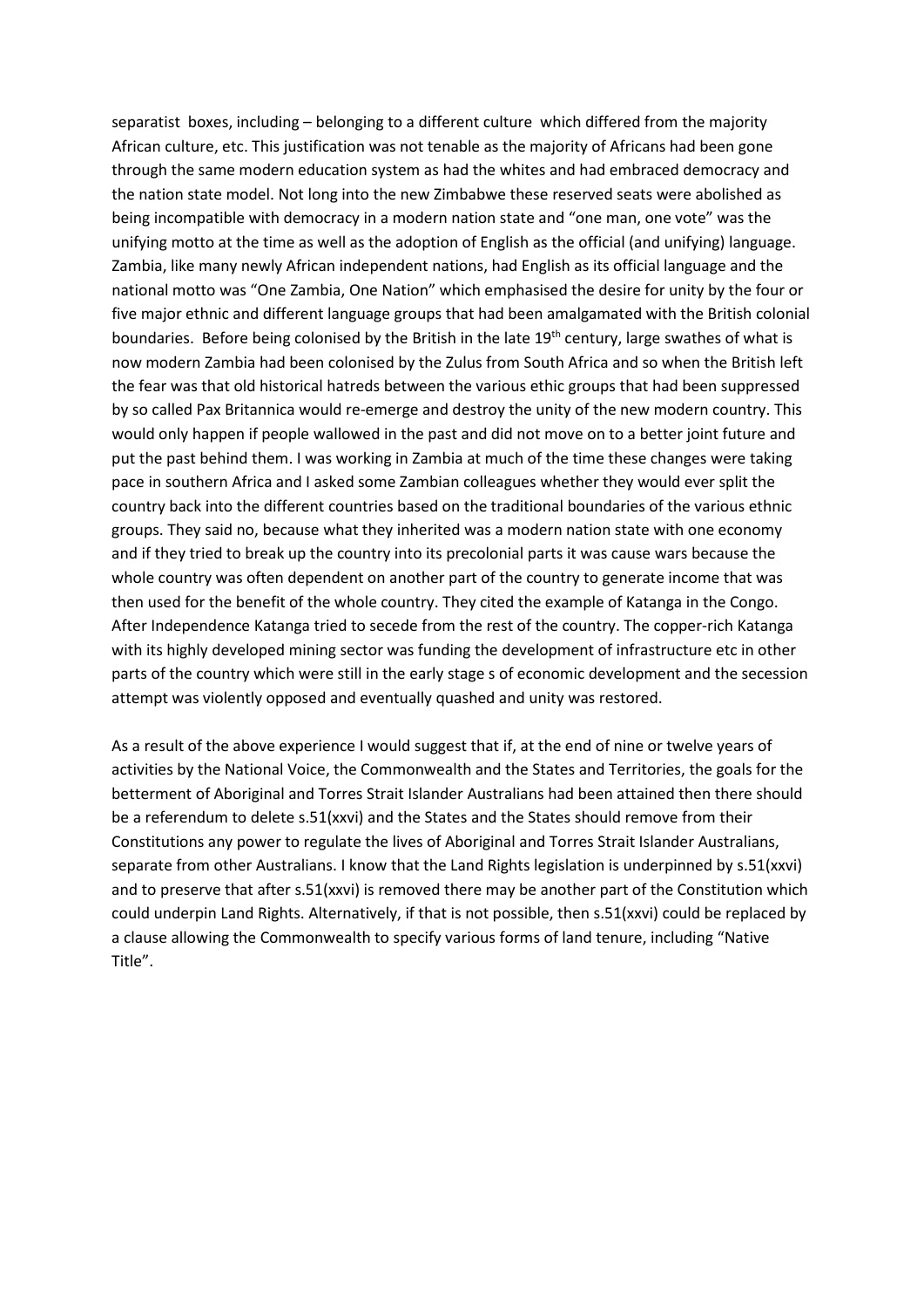Formal requests for advice on proposed legislation

The Australian Parliament and Government would be able to formally request the proposed National Voice provide advice on a piece of proposed legislation. The advice of the proposed National Voice could be tabled in the Australian Parliament, which would make it part of the official public record.

Proposed transparency mechanisms would ensure a public record of whether the proposed National Voice has been consulted. Three complementary transparency mechanisms are proposed:

- When Members of Parliament propose new legislation, they could be required to provide a statement explaining whether they have asked the National Voice for advice.
- A committee of Parliament could be established to examine consultation with the National Voice.
- Certain formal advice of the National Voice would be tabled in the Australian Parliament, which would make it part of the official record.

## **Comment**

In relation to dot point 1, I don't see why an MP should be forced to consult the National Voice before proposing new legislation. I thought the idea that the National Voice was to be consulted only on a very narrow range of legislation specific to Aboriginal and Torres Strait Islander Australians and not ALL legislation proposed in Parliament. If that were to be the case then Parliament would become almost unworkable. There are already enough external constraints on it by unelected bodies.

In relation to dot point 2, I do not support the establishment of " A committee of Parliament could be established to examine consultation with the National Voice." Consultation with the National Voice is a function of the Government of the day, not a multi-party committee, as I outlined earlier in this submission.

In relation to dot point 3, if the National Voice is created by Commonwealth legislation then the reporting mechanism back to Parliament should be the same as any other body created by Commonwealth legislation such as ACCC and ASIC.